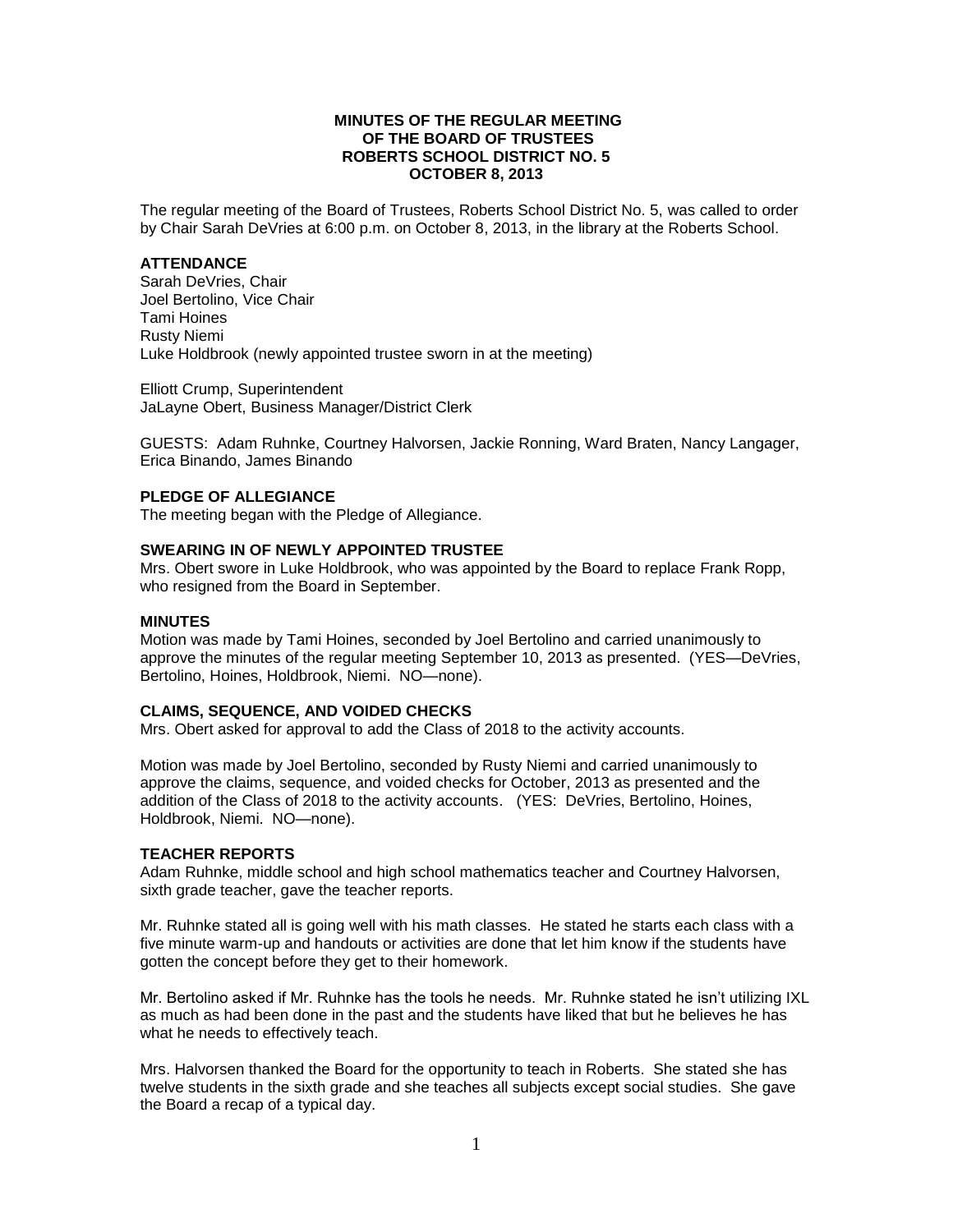Ms. Hoines asked if the math book used for the sixth grade is similar to the one used in seventh grade. Mr. Crump stated it is more in line now.

## **PERSONNEL**

CONCESSIONS – Mr. Crump stated he hasn't heard anything new from the junior class about concessions.

COACHING RECOMMENDATIONS – Mr. Crump recommended the Board hire Jené Reinhardt as junior high girls' basketball coach with a stipend of \$1350 on the extracurricular salary schedule.

Motion was made by Rusty Niemi, seconded by Joel Bertolino and carried unanimously to hire Jené Reinhardt as the junior high girls' basketball coach at a rate of \$1350. (YES—DeVries, Bertolino, Hoines, Holdbrook, Niemi. NO—none).

Mr. Crump recommended the Board hire Rees Newton as assistant junior high girls' basketball coach with a stipend of \$850 on the extracurricular salary schedule.

Motion was made by Joel Bertolino, seconded by Tami Hoines and carried unanimously to hire Rees Newton as the assistant junior high girls' basketball coach at a rate of \$850. (YES— DeVries, Bertolino, Hoines, Holdbrook, Niemi. NO—none).

#### **NEW BUSINESS**

FACILITY USAGE --- Mr. Crump stated Janelle Skorupa has requested use of the lower gym on November 9 for a fundraiser for Crystal Wright's baby.

Motion was made by Joel Bertolino, seconded by Tami Hoines and carried unanimously to approve the facility usage request for Janelle Skorupa. (YES—Devries, Bertolino, Hoines, Holdbrook, Niemi. NO—none).

TECHNOLOGY – Mr. Crump stated projectors in our two SmartBoards have quit working and he is looking for something different to replace them. He stated he'll get information to the Board as he has it.

MISCELLANEOUS – Mr. Crump stated there are a couple holes in the floor in the old gym where the finish has been chipped off. He stated the staff has been questioning students but so far no one admits to knowing anything about them.

#### **OLD BUSINESS**

ADMINISTRATIVE CONTRACT – Ms. Hoines stated Mrs. Obert requested a change in format for her contract. She stated she had an attorney at MTSBA go over the draft Mrs. Obert put together and it models what they recommend. She stated it adds a section where duties are listed and the job description is included as an attachment.

Motion was made by Tami Hoines, seconded by Joel Bertolino and carried unanimously to approve the new contract format for the Business Manager/District Clerk. (YES—DeVries, Bertolino, Hoines, Holdbrook, Niemi. NO—none).

## **SUPERINTENDENT REPORT**

SUPERINTENDENT SCHEDULE – Mr. Crump stated he is taking vacation October 17, 18 and 21. He added the next staff evaluation meeting is in Great Falls on October 30.

PROGRAM UPDATE – Mr. Crump stated the art program is going really well. He stated the instructor is here three times each week so there is more interaction with the students and they are able to complete projects. He stated the instructor would like to take some students to the